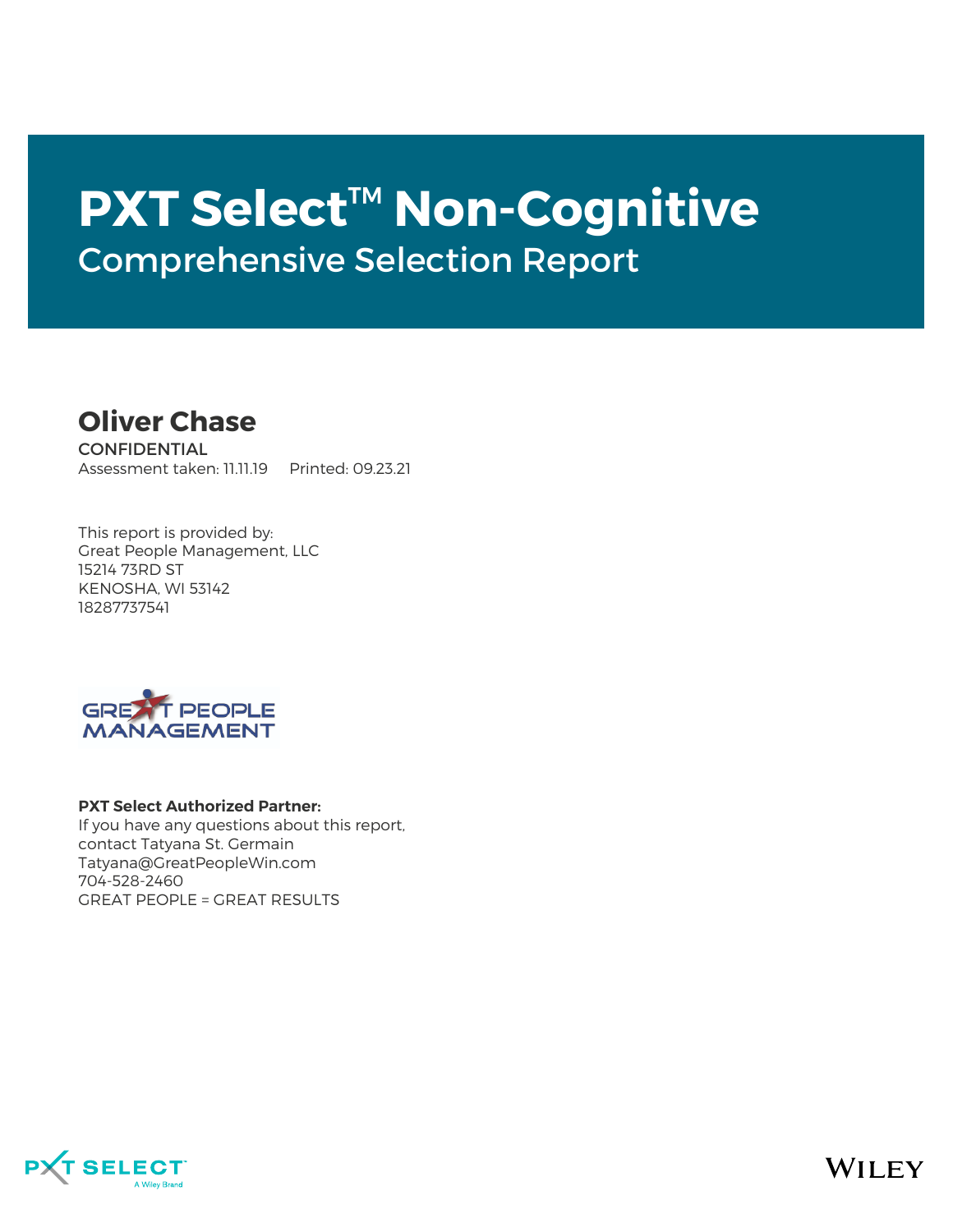# INTRODUCTION

This report is intended to help you choose the candidate(s) who may be the best fit for the position of Sample Position for PXT Select Non-Cognitive. The Performance Model for this position reflects the attributes typical of high performers in this position. Oliver Chase's personalized information will be compared to the Performance Model, giving you a detailed understanding of how well-suited he may be to this role.

| What's in this report?                                                                                    |                                                                                                                          |                                                                                                                               |
|-----------------------------------------------------------------------------------------------------------|--------------------------------------------------------------------------------------------------------------------------|-------------------------------------------------------------------------------------------------------------------------------|
| <b>RESULTS SUMMARY</b><br>Candidate's results from<br>the assessment compared<br>to the Performance Model | PERFORMANCE MODEL<br>Range of scores typical<br>for success in the<br>position, with scale and<br>job fit interpretation | <b>INTERVIEW QUESTIONS</b><br>Series of personalized<br>questions based on the<br>candidate's fit to the<br>Performance Model |
|                                                                                                           |                                                                                                                          |                                                                                                                               |

## What is a Performance Model?

The Performance Model for Sample Position for PXT Select Non-Cognitive provides the recommended range of behaviors for the job. This report compares Oliver Chase's assessment results to the range of scores to show how well he might fit the position. The Performance Model includes:

## BEHAVIORAL TRAITS

- Behavioral Traits are commonly observed actions that help define who someone is.
- Each scale is defined by two opposing, but equally valuable, end points.
- One side of the continuum is not better than the other.

## INTERESTS

- This section may indicate a person's motivation and potential satisfaction with various jobs.
- These are ranked in order from the person's highest- to lowest-scoring interest.

## Distortion was not detected in this report. What does that mean?

Some candidates may answer in a way that is socially desirable or to make themselves look better, rather than respond candidly and risk disapproval. Based on his assessment results, it appears that Oliver answered candidly.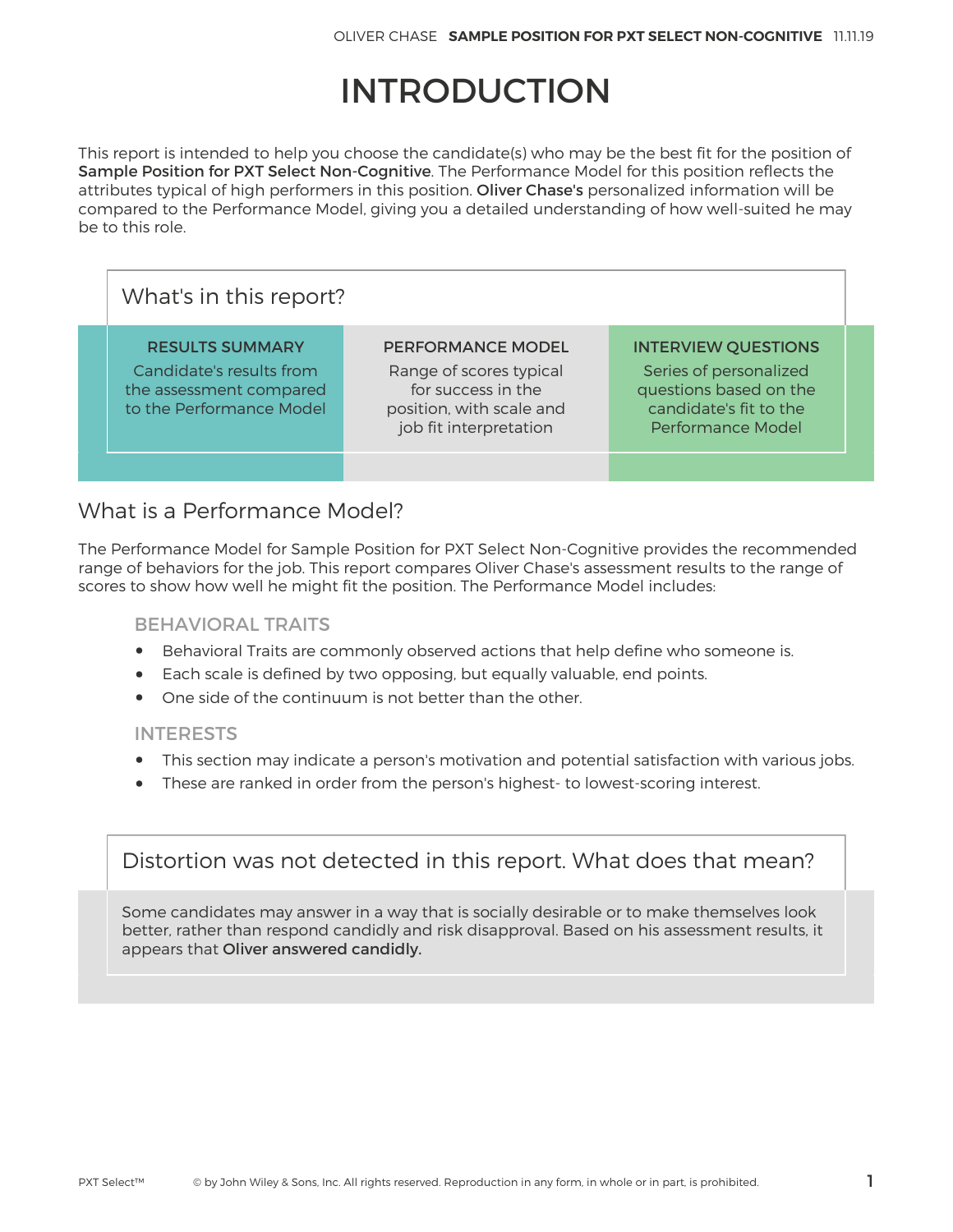# SAMPLE POSITION FOR PXT SELECT NON-COGNITIVE

Oliver Chase

**OVERALL FIT: 63%**

Performance Model = highlighted boxes; Oliver's placement = his initials

## BEHAVIORAL TRAITS





## INTERESTS

#### **OLIVER** in rank order

**TECHNICAL** CREATIVE FINANCIAL/ADMIN TIED ENTERPRISING PEOPLE SERVICE MECHANICAL

### PERFORMANCE MODEL in rank order ENTERPRISING PEOPLE SERVICE

FINANCIAL/ADMIN

72% FIT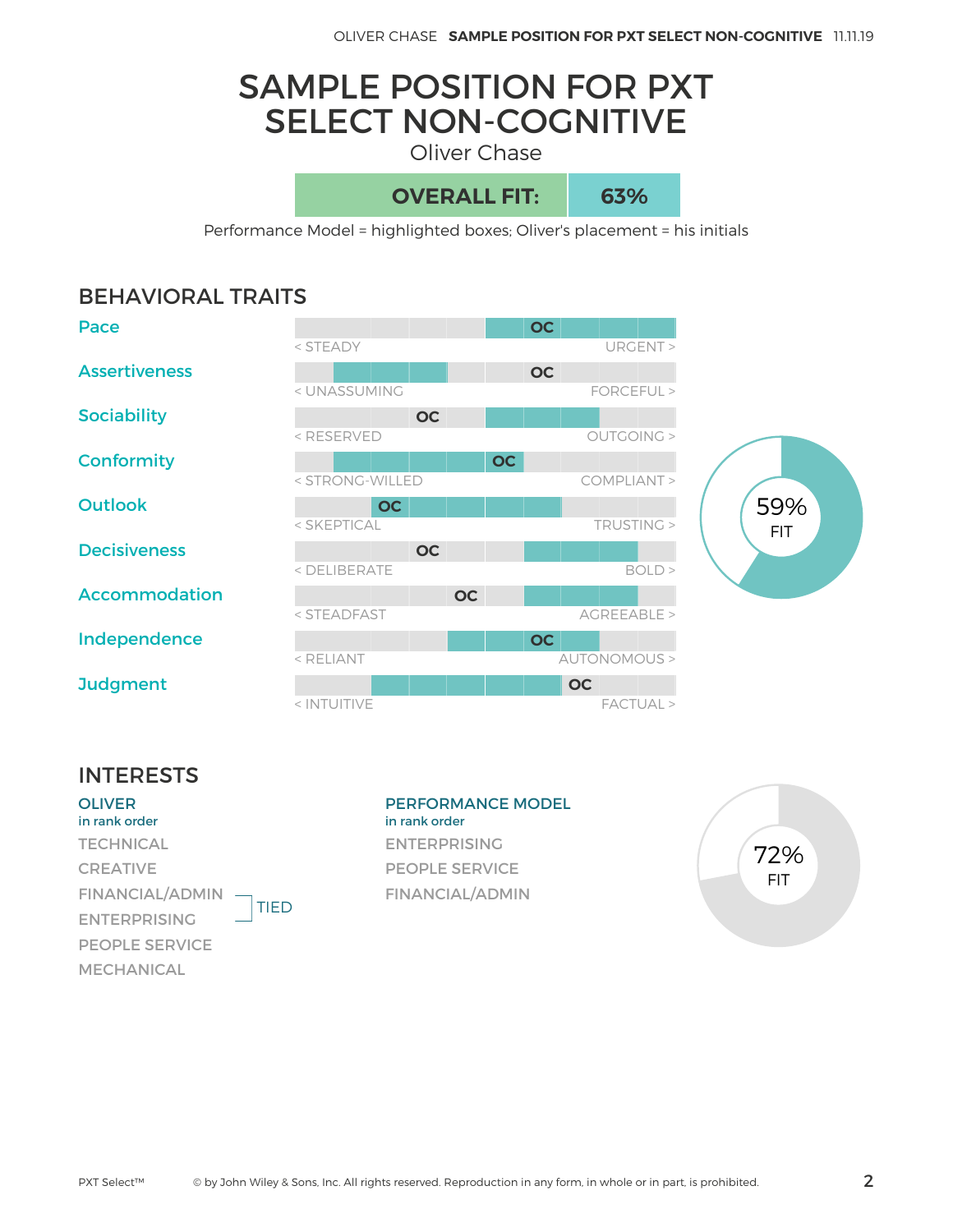# PERFORMANCE MODEL

## For Sample Position for PXT Select Non-Cognitive

The highlighted boxes represent the Sample Position for PXT Select Non-Cognitive Performance Model, reflecting the specific requirements for this position. Oliver's placement is labeled with his initials.

BEHAVIORAL TRAITS

| PEHA IVIVAE TIVATIS                                                    |                                                                                                                                                                                                                                                                                                                |                                                                                                                                                                  |
|------------------------------------------------------------------------|----------------------------------------------------------------------------------------------------------------------------------------------------------------------------------------------------------------------------------------------------------------------------------------------------------------|------------------------------------------------------------------------------------------------------------------------------------------------------------------|
| Pace<br>Overall rate of task<br>completion                             | <b>STEADY</b><br>$\,<\,$<br>Patient<br>Good with routine<br>several tasks at once.<br>Oliver: Fits the Performance Model.                                                                                                                                                                                      | <b>OC</b><br><b>URGENT</b><br>$\geq$<br><b>Driven</b><br>Fast-paced<br>Ideal Candidate: Very active and results-driven with the ability to juggle the demands of |
| <b>Assertiveness</b><br>Expression of opinions<br>and need for control | <b>UNASSUMING</b><br>$\,<\,$<br>Diplomatic<br>Low need to control<br>Ideal Candidate: Little need to have influence over others and, instead, is content to<br>follow direction in an amicable environment.<br>Oliver: May wish to assert a stronger presence than is typical for success in this<br>position. | <b>OC</b><br><b>FORCEFUL</b><br>$\, > \,$<br>Competitive<br>Achievement-oriented                                                                                 |
| <b>Sociability</b><br>Desire for interaction<br>with others            | <b>OC</b><br><b>RESERVED</b><br>$\,<\,$<br>Introverted<br>Keeps to oneself<br>Ideal Candidate: Generally outgoing and capable of working effectively in a team<br>environment.<br>success in this position.                                                                                                    | <b>OUTGOING</b><br>$\, >$<br>Extraverted<br>People-oriented<br>Oliver: Probably prefers a little less interaction with others than is typically required for     |
| Conformity<br>Attitude on policies and<br>supervision                  | <b>STRONG-WILLED</b><br>$\leq$<br>Individualistic thinking<br>Willingness to question<br>Ideal Candidate: Effective without direct management, yet welcomes some structure<br>and supervision as needed.                                                                                                       | <b>OC</b><br><b>COMPLIANT</b><br>$\,>$<br>Conventional<br>Works within the rules                                                                                 |

Oliver: Fits the Performance Model.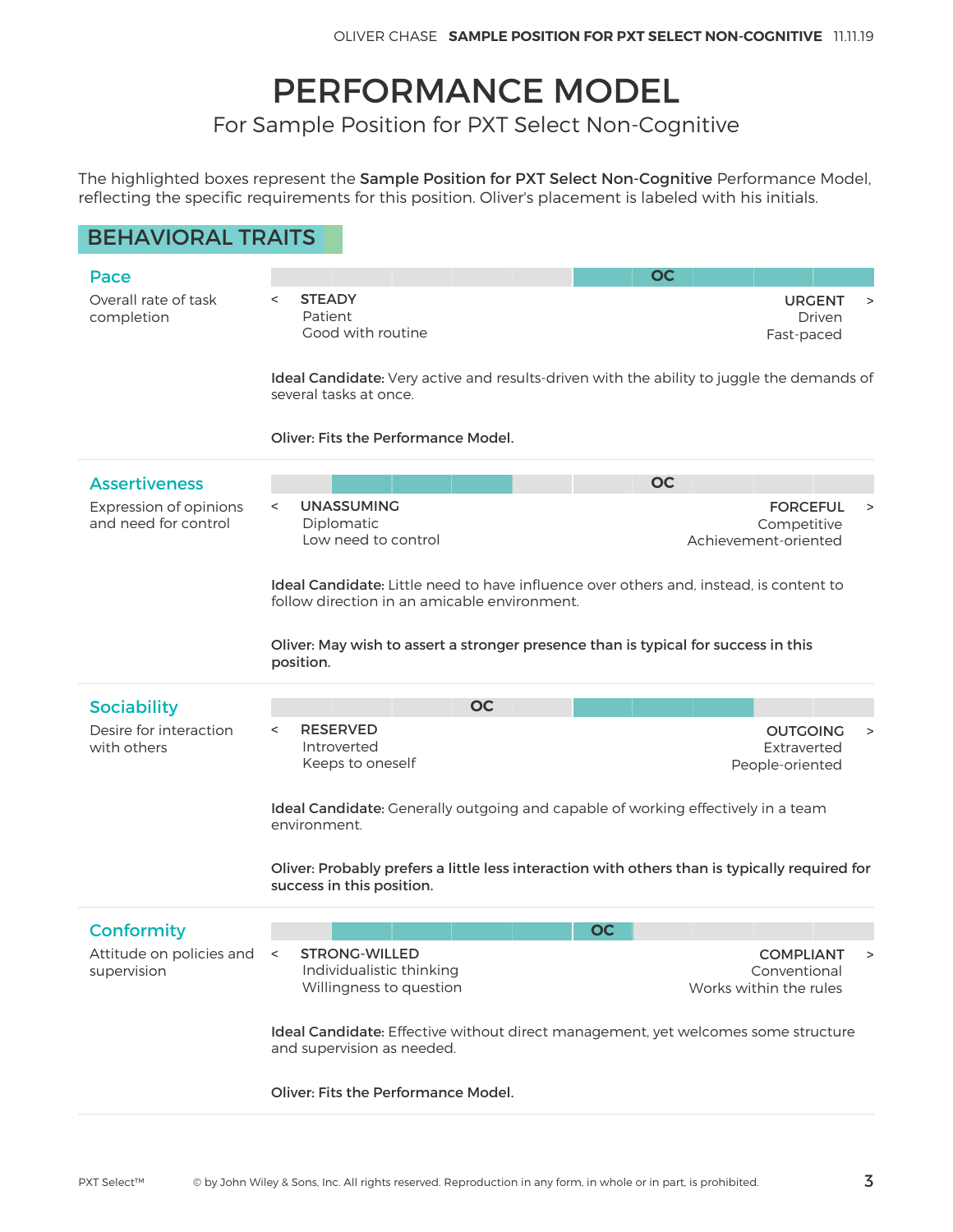| <b>Outlook</b>                                         | <b>OC</b>                                                                                        |                                                                                                                                                                                      |
|--------------------------------------------------------|--------------------------------------------------------------------------------------------------|--------------------------------------------------------------------------------------------------------------------------------------------------------------------------------------|
| Anticipation of<br>outcomes and motives                | <b>SKEPTICAL</b><br>$\,<\,$<br>Seeks evidence<br>Cautious                                        | <b>TRUSTING</b><br>$\geq$<br>Optimistic<br>Accepting                                                                                                                                 |
|                                                        | chance to scrutinize information.                                                                | Ideal Candidate: Has a bit of a skeptical side and will withhold buy-in until given the                                                                                              |
|                                                        | <b>Oliver: Fits the Performance Model.</b>                                                       |                                                                                                                                                                                      |
| <b>Decisiveness</b>                                    | <b>OC</b>                                                                                        |                                                                                                                                                                                      |
| Use of speed and<br>caution to make<br>decisions       | <b>DELIBERATE</b><br>$\,<\,$<br>Analyzes options<br>Moves methodically                           | <b>BOLD</b><br>><br>Accepts risk<br>Moves quickly                                                                                                                                    |
|                                                        | is available.                                                                                    | Ideal Candidate: Is comfortable making quick decisions, even when limited information                                                                                                |
|                                                        | for those most successful in this position.                                                      | Oliver: May have more difficulty taking decisive action under pressure than is typical                                                                                               |
| <b>Accommodation</b>                                   |                                                                                                  | <b>OC</b>                                                                                                                                                                            |
| Inclination to tend to<br>others' needs and ideas      | <b>STEADFAST</b><br>$\,<\,$<br>Willing to express disagreement<br>Defends priorities and beliefs | <b>AGREEABLE</b><br>><br>Harmonious<br>Amenable                                                                                                                                      |
|                                                        |                                                                                                  |                                                                                                                                                                                      |
|                                                        | her personal views and opinions.                                                                 |                                                                                                                                                                                      |
|                                                        | for those most successful in this position.                                                      | Ideal Candidate: Enjoys meeting the needs of others, even if it means suppressing his or<br>Oliver: May be less willing to compromise and let go of his perspectives than is typical |
| Independence                                           |                                                                                                  | <b>OC</b>                                                                                                                                                                            |
| Level of preference<br>for instruction and<br>guidance | <b>RELIANT</b><br>$\,<$<br>May seek support<br>Accepts instruction                               | <b>AUTONOMOUS</b><br>Slow to seek guidance<br>Likes to set own direction                                                                                                             |
|                                                        | instruction.                                                                                     | Ideal Candidate: Moderately independent yet can accept necessary guidance and                                                                                                        |
|                                                        | Oliver: Fits the Performance Model.                                                              |                                                                                                                                                                                      |
| <b>Judgment</b>                                        |                                                                                                  | <b>OC</b>                                                                                                                                                                            |
| Basis for forming<br>opinions and making<br>decisions  | <b>INTUITIVE</b><br>$\,<\,$<br>May follow a hunch<br>Considers emotions                          | <b>FACTUAL</b><br>$\, > \,$<br>Logical<br>Focuses on facts                                                                                                                           |
|                                                        | Ideal Candidate: Uses judgment that balances common sense and practical<br>experience.           |                                                                                                                                                                                      |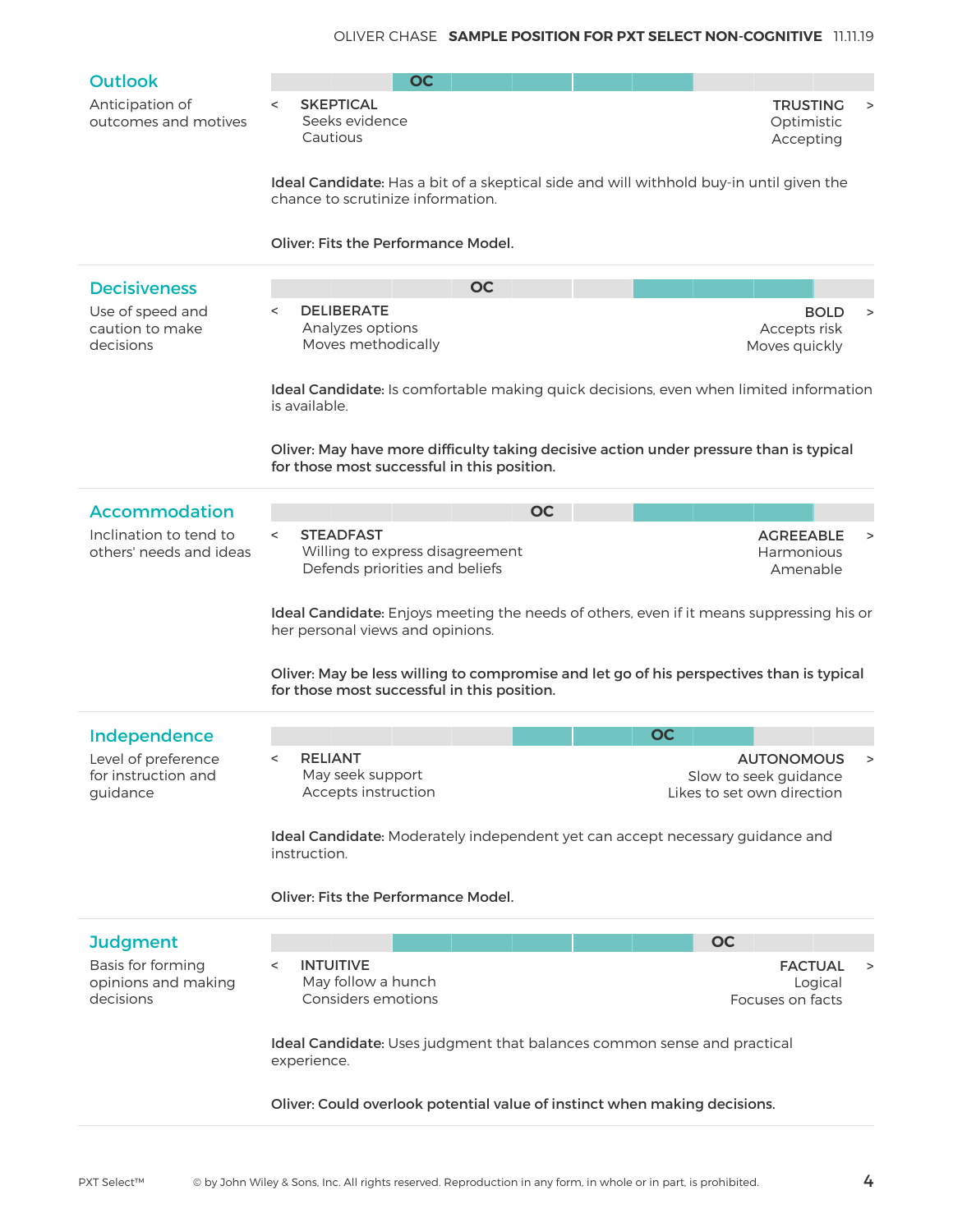## INTERESTS

The assessment measures six possible Interests, which appear below from Oliver's highest- to lowestscoring interest. The top three Interests for the Performance Model are noted. Two-way and three-way ties are indicated if present.

This list of interests is obviously not exhaustive, because interests are often something that can be satisfied outside of work. Still, a person's interests can sometimes provide insight into how easily motivated he or she will be concerning different tasks, and how much enjoyment he or she may find in a particular role.

## OLIVER'S ORDER OF INTERESTS

- Ordered from his highest- to lowest-scoring interest
- Sample Position for PXT Select Non-Cognitive Performance Model Interests are indicated
- Ties are indicated if present

## **Technical**

A Technical interest suggests the enjoyment of learning technical material, interpreting complex information, and solving abstract problems. Individuals with this interest may enjoy working with numbers, data, and/or computer programs.

### **Creative**

A Creative interest suggests the enjoyment of imaginative and artistic activities. It often involves personal expression, emphasis on aesthetics, and novel ways of solving problems, producing ideas, and designing new things.

## Financial/Admin [PERFORMANCE MODEL INTEREST]

A Financial/Admin interest suggests the enjoyment of working with numbers, organizing information, and office routines such as record-keeping and completing paperwork. It could indicate an eye for detail and a desire for accuracy.

### TIED

### **Enterprising** [PERFORMANCE MODEL INTEREST]

An Enterprising interest suggests the enjoyment of leadership, presenting ideas, and persuading others. Individuals with this interest may desire responsibility and exercise initiative, ambition, and resourcefulness.

### People Service [PERFORMANCE MODEL INTEREST]

A People Service interest suggests the enjoyment of collaboration, compromise, and helping others. It may indicate a strong sense of empathy and support and a knack for bringing people together.

### Mechanical

A Mechanical interest suggests the enjoyment of building and repairing things and working with machinery or tools. Individuals with this interest may like tasks that involve using their hands, being outdoors, and/or breaking a sweat.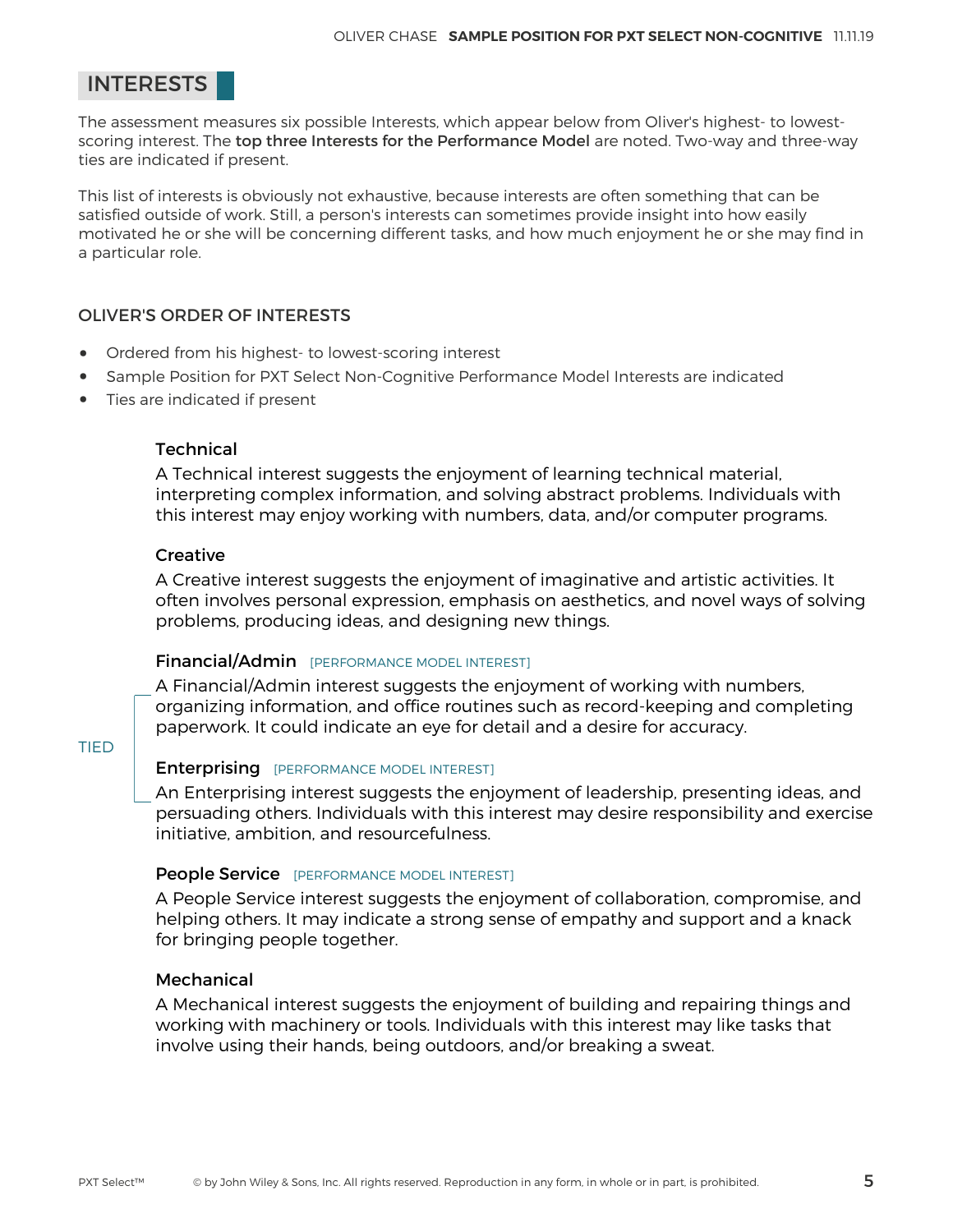# INTERVIEW QUESTIONS

Oliver Chase & Sample Position for PXT Select Non-Cognitive

## CHALLENGE AREAS FOR THIS JOB FIT

Below you will find what could be Oliver's top challenge areas for this position. The selection is based on how Oliver scored on the assessment compared to the specific requirements for Sample Position for PXT Select Non-Cognitive.

| <b>Assertiveness</b> | MORE FORCEFUL THAN PERFORMANCE MODEL |
|----------------------|--------------------------------------|
|                      |                                      |

He tends to be fairly comfortable sticking up for his opinions and needs.  $\overline{\Theta}$  Listen for: how willing he is to soften his level of assertiveness or defer to others when a situation calls for it.

- 1. When working with a team, how do you get buy-in from your colleagues if you think you have a good idea?
- 2. Describe a recent situation where you felt it was best to defer to others or not take action. What was the result?

| <b>Decisiveness</b> | MORE DELIBERATE THAN PERFORMANCE MODEL |
|---------------------|----------------------------------------|
|                     |                                        |

He may prefer to deliberate and make informed decisions, but is also capable of timely responses.

 $\Box$  Listen for: his ability to make decisions more quickly when circumstances warrant it.

- 3. Describe a time when you waited too long to make a decision. What were the consequences? What would you do differently?
- 4. Would you describe your decision-making style as bold or cautious? Give an example of when it would have been better to take the opposite approach.

| Sociability | MORE RESERVED THAN PERFORMANCE MODEL |
|-------------|--------------------------------------|
|             |                                      |

He tends to be fairly introverted and may often keep to himself.  $\overline{\Theta}$  Look for: how willing he is to socialize when a task calls for it.

- 5. What are some practices you've used to develop and maintain strong workplace relationships?
- 6. Tell me about a work situation that required you to be very outgoing. What was challenging and what did you enjoy about this experience?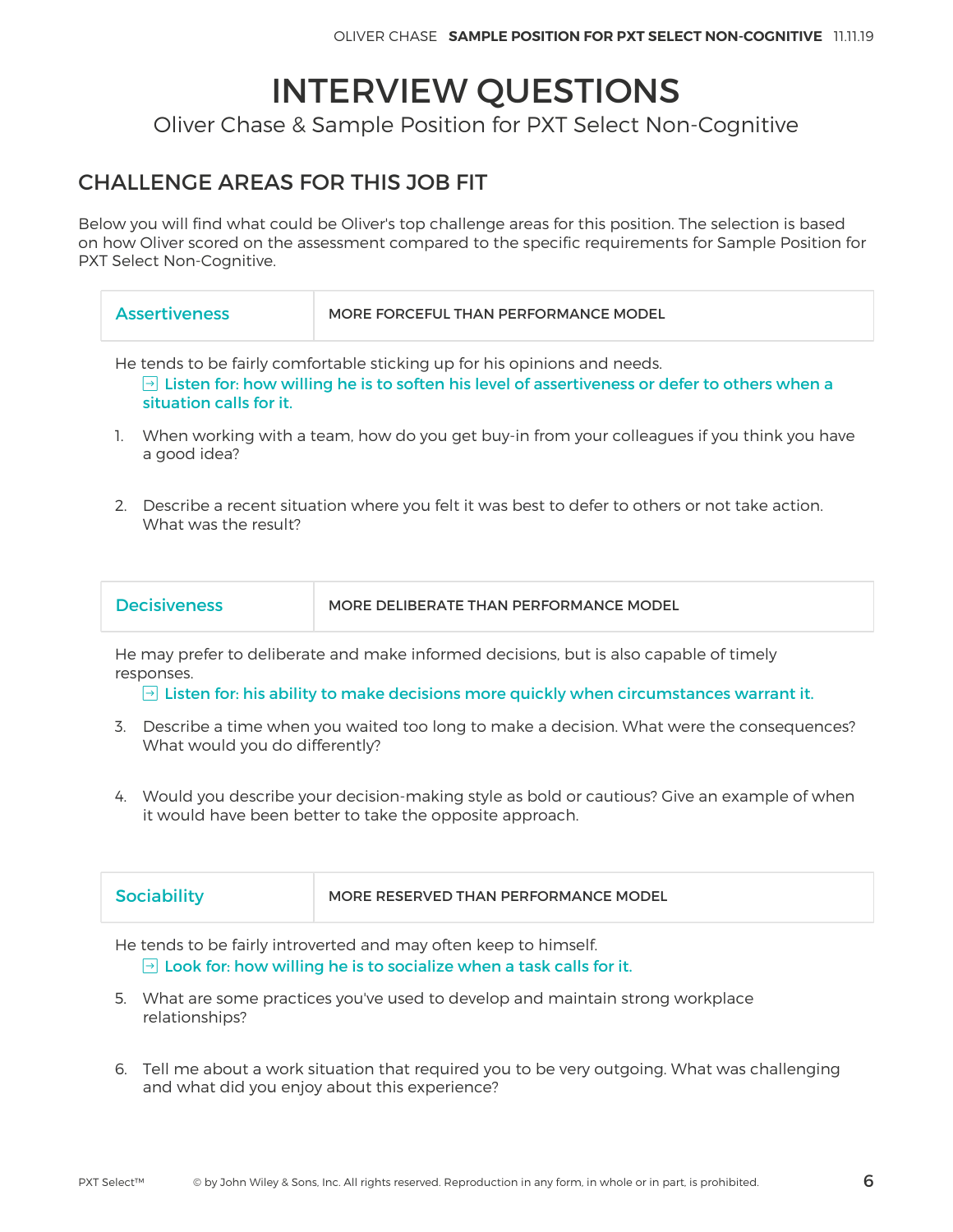## AREAS OF STRENGTH FOR THIS JOB FIT

Next you will find what could be Oliver's top areas of strength for this position. The selection is based on how Oliver scored on the assessment compared to the specific requirements for Sample Position for PXT Select Non-Cognitive.

| Pace | <b>FITS PERFORMANCE MODEL</b> |
|------|-------------------------------|
|      |                               |

He tends to be fairly driven and works at a moderate to fast pace.

 $\overline{\Theta}$  Listen for: how willing he is to adjust his own work pace and help others achieve a team goal.

- 7. Describe a time when you and your colleagues were working toward an aggressive deadline. How did you manage your own workload? How did you help your team meet the goal?
- 8. When you are assigned a task to complete without a specific deadline and with little oversight or supervision, what are some ways you keep yourself motivated?

| Independence | <b>FITS PERFORMANCE MODEL</b> |
|--------------|-------------------------------|
|              |                               |

He often likes to set his own direction.

 $\overline{\Theta}$  Listen for: the level of guidance he prefers and whether he has been satisfied with guidance in the past.

- 9. For work you've done in the past, when has following a very structured procedure been beneficial? When has it been better to develop your own approach?
- 10. Describe an example of the ideal level of guidance you received at the start of a new assignment. Tell me about a time when you were frustrated with the level of guidance.

| Conformity | <b>FITS PERFORMANCE MODEL</b> |
|------------|-------------------------------|
|            |                               |

He tends to be cooperative and usually works within the rules.  $\Theta$  Listen for: whether he recognizes when to push back and when to comply, given the situation.

- 11. Tell me about a time when your supervisor made a decision and you disagreed with it. How would colleagues describe your reaction to the situation?
- 12. Describe a situation where you had to push repeatedly for your opinion. Would you handle the situation differently today? Why or why not?